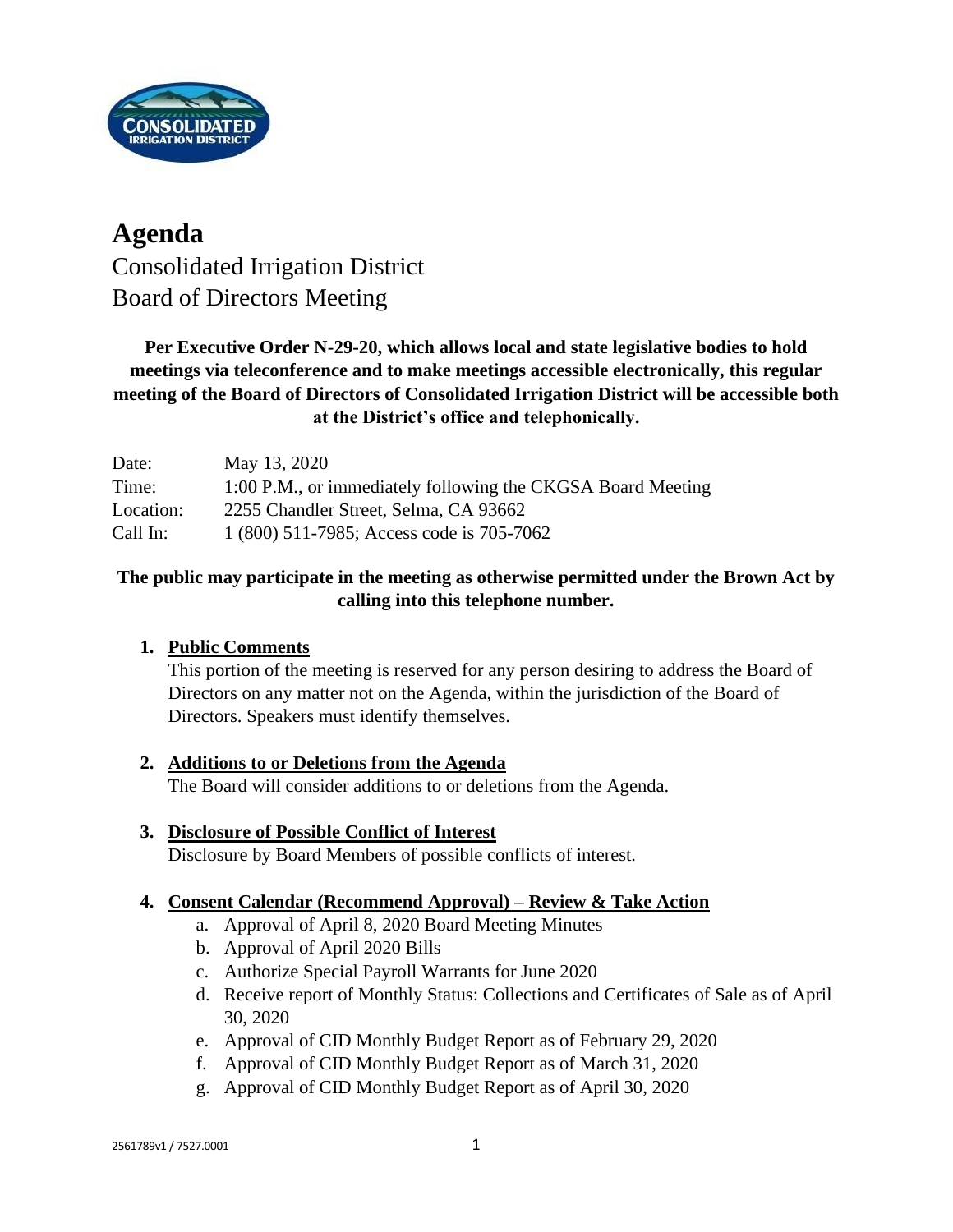- h. Accept Financial Report as of February 29, 2020
- i. Accept Financial Report as of March 31, 2020
- j. Accept Financial Report as of April 30, 2020

### **5. Correspondence: Items for Board Action**

- a. Donation to Fowler Branch Library in memory of Ben From.
- b. Authorization for Transfer of Funds Resolution Review for possible action adopting the resolution to update California State Treasurer's Office Local Agency Investment Fund (LAIF) Authorization for Transfer of Funds.

### **6. Discuss for Possible Action: Potential Projects with Other Agencies**

- a. Receive presentation by Laguna Irrigation District on potential groundwater recharge basin joint project; discuss same for possible action.
- b. Discuss for possible action: agreement with Raisin City.
- c. Discuss for possible action: agreement with or regarding High Speed Rail.

### **7. Cost Estimates to Repair Gates at Tarn Divide and Repair Check on Fowler Switch**

a. Consider for possible action: a report from the District's Engineer on costs for projects to repair/replace gates on the C&K Canal at the Tarn Divide, and repair/replace a check structure on the Fowler Switch Canal above Annadale Avenue.

#### **8. Manager's Report, Presentation of Items for Board Action and Public Hearings**

**a. Manager's Report**

Receive monthly update.

**b. Water Report**

Review and discuss for possible action: the current water report.

- **c. SGMA Update** Receive update on implementation of the Sustainable Groundwater Management Act and provide directions to staff.
- **d. Report of Land Acquisition Effort**

Received update and discuss for possible action: land acquisition.

**e. Projects Update**

Receive update and discuss for possible action: the status of current projects.

## **9. Roles and Responsibilities of Public Agency Directors; Formation of Ad Hoc Committees**

- a. Discuss and consider for action: a summary of the roles and responsibilities of public agency directors.
- b. Consider for possible action the formation of the following Ad Hoc committees:
	- (i) Committee to oversee the planning and development of ponding and recharge basins.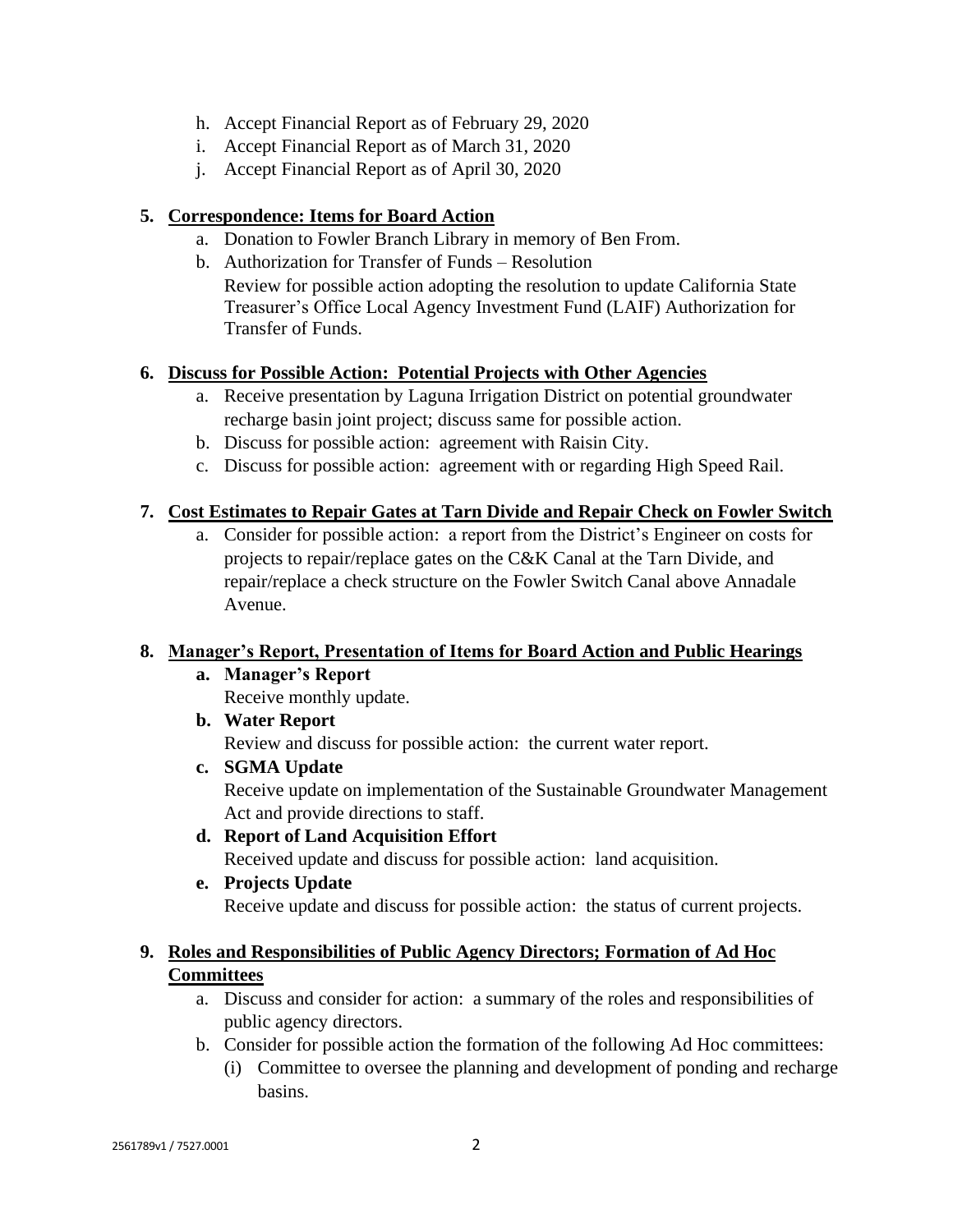- (ii) Committee to oversee the planning, repair, and development of infrastructure.
- (iii) Committee to oversee the development of agreements with other agencies.

## **10. Closed Session Pursuant to Government Code Section 54957.6 – Public Employee Discipline/Dismissal/Release**

Position: Office Manager

## **11. Closed Session Pursuant to Government Code Section 54956.9(D)(2) – Conference with Legal Counsel**

Conference with legal counsel related to anticipated litigation pursuant to paragraph (2) of subdivision (d) of Government Code Section 54956.9: (1 case)

## **12. Closed Session Pursuant to Government Code Section 54956.9(D)(1) – Conference with Legal Counsel**

Conference with legal counsel related to significant exposure pursuant to paragraph (2) of subdivision (d) of Government Code Section 54956.9: (1 case)

### **13. Closed Session Pursuant to Government Code Section 54956.9(D)(1) – Conference with Legal Counsel**

Closed session pursuant to Government Code Section 54956.9 related to existing litigation:

a. Kings River Water Association, et al. v. James Verboon, et al; b. James Irrigation District v. KRWA, et al. (Fresno County Case number 19CECG00769).

## **14. Closed Session Pursuant to Government Code Section 54956.9(D)(1) – Conference with Real Property Negotiator**

Closed session pursuant to Government Code Section 54956.8 related to real property negotiations.

- a. Property APN: 385-062-13s Agency Negotiator: Phil Desatoff Negotiating Parties: CID
- b. Property: Water Agency Negotiator: Phil Desatoff Negotiating Parties: CID

## **15. End of Closed Session – Report from Closed Session**

Disclosure of reportable action, if any, from Closed Session

#### **16. Board Reports**

Receive reports from individual Board members.

#### **17. Next Scheduled Meetings**

Approve next regular Board Meeting on Wednesday, June 10, 2020 at 1:00 P.M., or immediately following the CKGSA meeting.